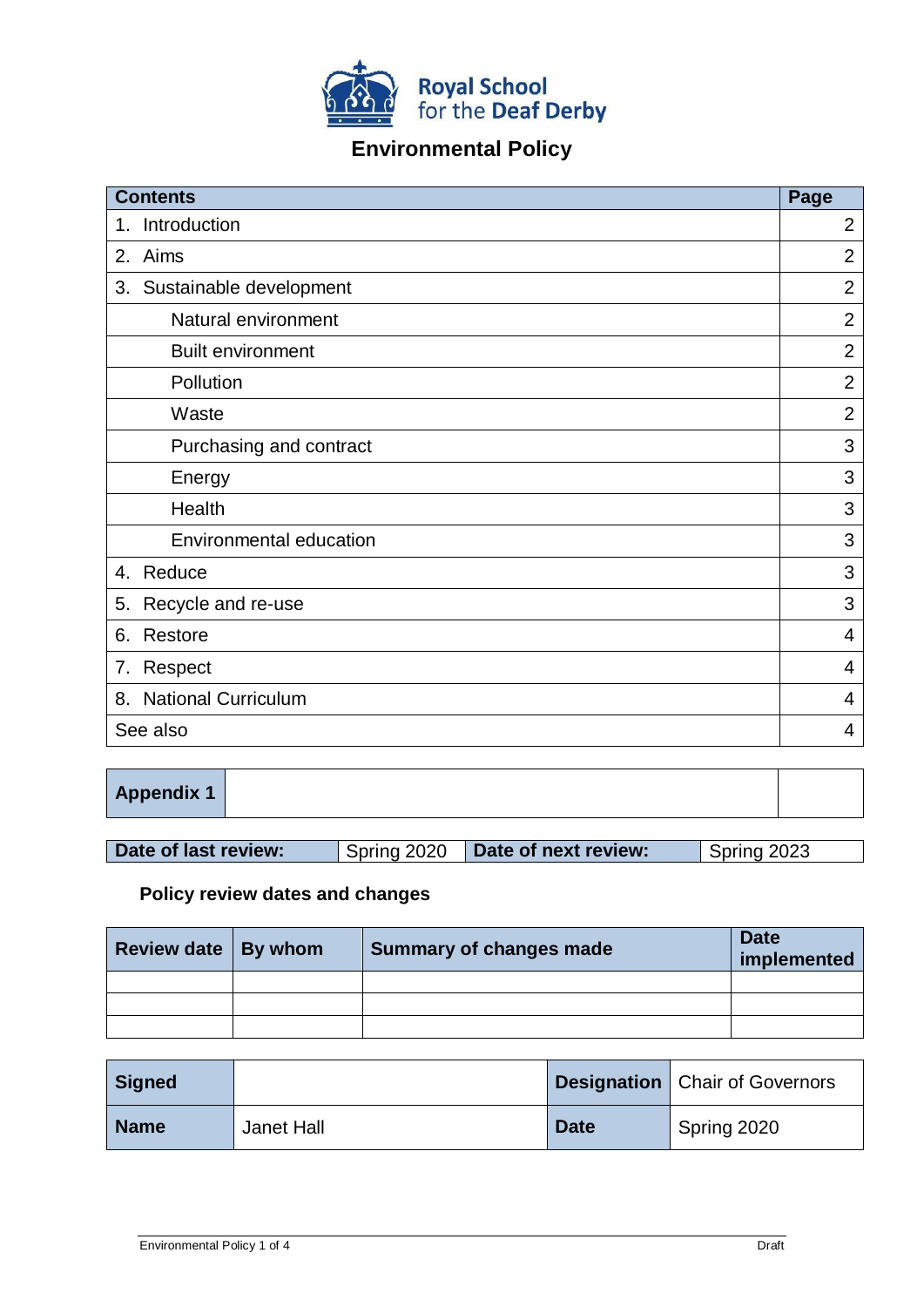

## **1. Introduction**

Royal School for the Deaf Derby recognises the important role it can play in helping the environment and in reducing our carbon footprint.

We recognise that our day to day activities have an important impact on the local and global environment, and that the health and wellbeing of the environment and ourselves is closely linked. We also acknowledge that we have an important role to play in raising the awareness and understanding of environmental issues within the whole of the community. RSDD is committed to working with others to protect and enhance the environment.

We encourage both staff and pupils to think about their environment and how their actions impact upon the national and global picture. To this end we encourage and reinforce environmental education in all aspects of everyday life and the wider community. The ways in which we will strive towards this goal is to **reduce** the amount of materials we use and waste we produce, **recycle** and **re–use** materials wherever possible, **restore** what is deemed to have been destroyed and respect our neighbours and our environment.

## **2. Aims**

- To define what RSDD means by sustainable development and how it plans to help bring this about.
- To commit to improving our environment through our environmental aims
- To outline how we intend to put these aims into practice

## **3. Sustainable development**

This Environmental Policy cannot be seen as a stand-alone document where environmental issues are tackled in isolation, but needs to be seen within the bigger picture of sustainable development. Sustainable Development is about providing a good quality of life for everyone now and for generations to come.

- Social progress that recognises the needs of everyone. This includes a healthy, safe, clean and diverse environment. Everyone should be able to share in the benefits that accompany a good quality of life.
- **Protection of the environment.** We must act to limit global environmental threats such as climate change along with more local pollution problems. We also need to protect and enhance those things that people need, or value, or that have importance in their own right, such as wildlife, landscapes, pleasing townscapes and historic buildings.
- Prudent use of natural resources. This means using non-renewable resources like oil and gas wisely, and making sure that we encourage and facilitate the development of alternatives to replace them as a matter of urgency.

## **Natural environment**

RSDD will protect and enhance our natural environment and protect our geological heritage. It will improve the extent, quality and variety of wildlife and will seek to reflect these aims in strategies adopted by, or relevant to, the city. It will also endeavour to improve existing green open space and create new, quality, accessible areas.

#### **Built environment**

RSDD will strive to improve the quality and design of the built environment, including making sure it is diverse, pleasant, safe and accessible.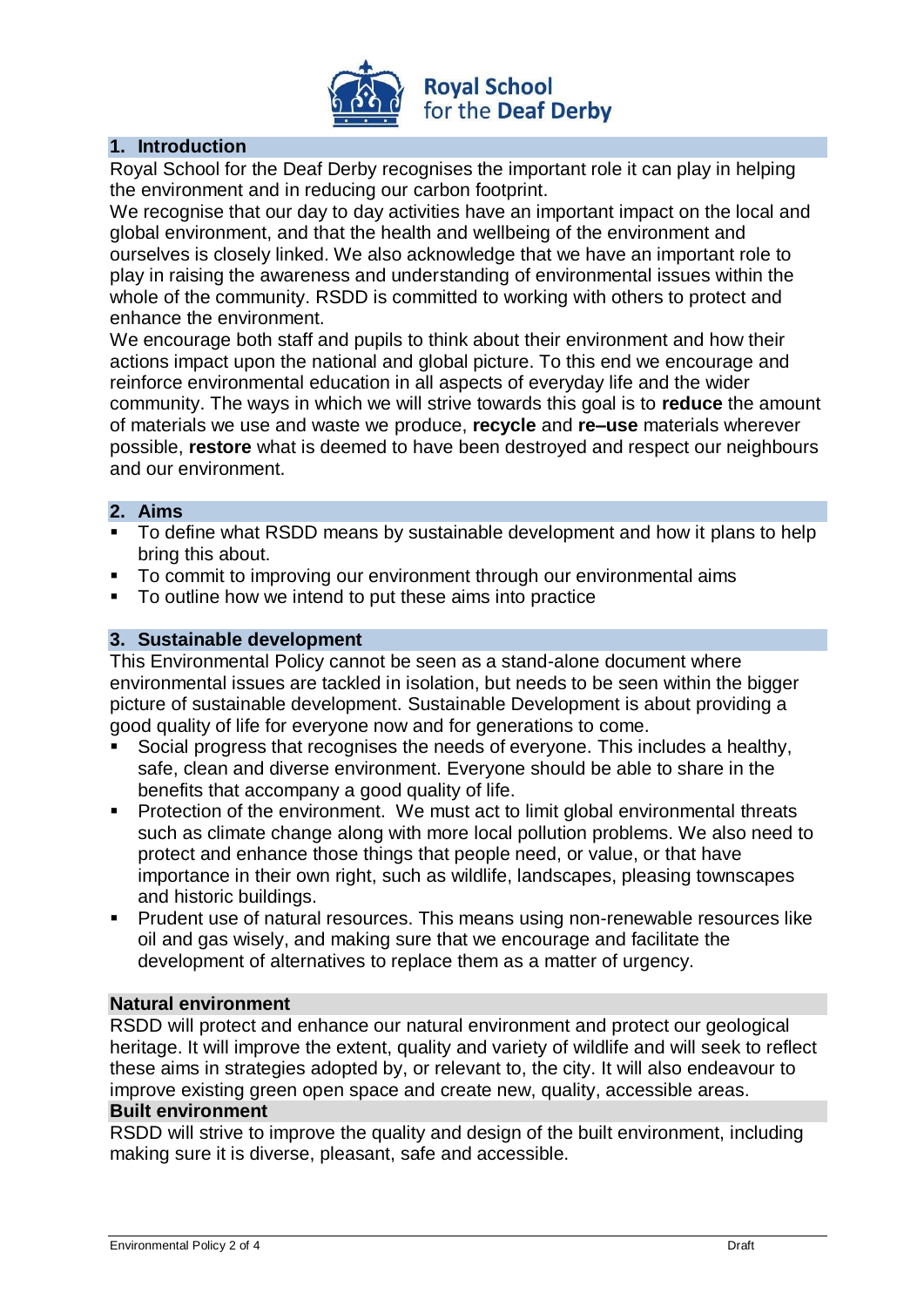

## **Pollution**

RSDD will identify, monitor and seek to reduce air and land pollutants and improve air quality.

#### **Waste**

RSDD will minimise waste by encouraging the reduction, repair, and reuse of items and provide more opportunities and facilities for recycling and composting.

#### **Purchasing and contract**

RSDD will encourage the purchase of goods and services that cause the least harm to the environment. It will also work with contractors and suppliers to help them improve their own environmental performance

#### **Energy**

RSDD will promote the benefits of energy conservation and reduction and adopt energy saving measures. It will consider the 'embodied' energy of what it specifies in its purchases and use the repair and maintenance of its existing building stock as another route in reducing energy use. It will also promote the benefits of renewable energy sources whenever possible and continue to source renewable power when this option is appropriate.

#### **Health**

RSDD will protect and improve the environment for the benefit of the mental and physical health of the RSDD community. It will provide opportunities for, and encourage people to, enjoy an active outdoor lifestyle.

#### **Environmental education**

RSDD will work in partnership with others to encourage all members of our community toappreciate, protect, and improve the environment. It will do this by providing relevant advice and information and by making the best environmental choices as attractive as possible in a range of formats including British Sign language (BSL)

#### **4. Reduce**

We will reduce the amount of paper we use by:-

- Writing and printing on both side of the paper whenever possible.
- Filing photocopies for use at a later date.
- Using text messaging service where possible to inform parents.
- Each class has and uses a labelled paper recycling bin.
- Paper will be re-used within the classroom. Each class will have a box of partially used paper that can be used again.
- Ensuring all computer monitors are switched off whenever they are left unattended.
- **Ensuring that radiators are managed efficiently**
- Display paper will be taken down carefully and re-used wherever possible.
- **Switch off lights when they are not in use.**
- We will keep outside doors shut in cold weather.
- We will make sure we turn off taps when they are no longer needed.
- Use of laminating is limited to enhance the length of 'life' of posters or work where necessary but not used otherwise as it can't be recycled

#### **5. Recycle and re-use**

Paper is collected in boxes in every class room and office area.